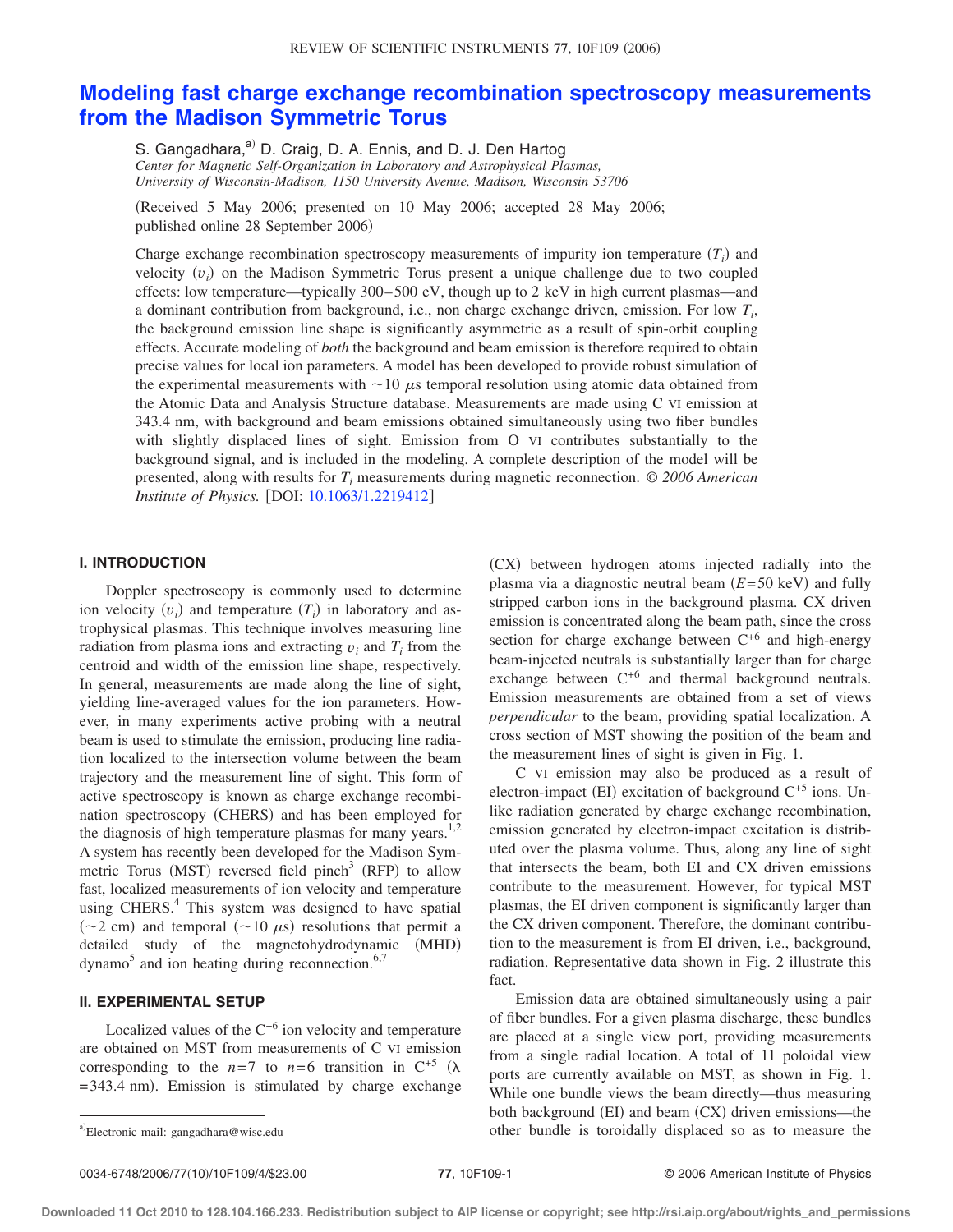

FIG. 1. (Color online) Top: Cross section of MST showing the position of the diagnostic neutral beam and the views used to make CHERS emission measurements. Bottom: Schematic illustrating the position of the two fiber views, one looking directly at the beam (blue) and the other toroidally displaced to give a background measurement only (red).

background radiation only. The setup is shown schematically in Fig. 1. The fiber bundles are coupled to a custom-built grating spectrometer, which disperses light from each bundle over 16 wavelength channels. The dispersed light is collected in parallel by a  $16 \times 2$  array of photomultiplier tubes, allowing fast data acquisition. Details on the system can be found in Ref. 4.

## **III. EMISSION MODEL**

#### **A. Effects of spin-orbit coupling**

In many MST plasmas the ion temperature is low  $(200 - 500 \text{ eV})$ , and emission modeling requires a detailed knowledge of the atomic structure of the emitting ion. The necessary data were obtained using the Atomic Data and Analysis Structure (ADAS) database,<sup>8</sup> and they indicate that for low  $T_i$ , effects of spin-orbit coupling are important. Spinorbit coupling causes splitting of an otherwise degenerate emission line, as illustrated in Fig. 3, due to the interaction



FIG. 2. (Color online) An example of typical C VI emission data and the corresponding fits. Fits are obtained using atomic data from the ADAS database and are shown in green in both panels. Left: Background (EI driven) emission measured along off-beam view. Right: Total (CX plus EI driven) emission measured along on-beam view. The contributions from charge exchange and electron-impact excitation are shown separately (red and blue, respectively).



FIG. 3. (Color online) Fine-structure components for the C VI line at 343.4 nm, for both charge exchange (bottom) and electron-impact excitation driven (top) emissions. Each curve represents the sum over all Dopplerbroadened components.

between the orbital angular momentum and spin angular momentum of the electron. For the  $n=7$  to  $n=6$  transition in  $C^{+5}$ , the  $\lambda = 343.4$  nm line is split into 11 separate finestructure components. The wavelength positions of the various components are fixed by the properties of the electronic transition, but the relative amplitude of each component is determined by properties of the background plasma, e.g., electron density and temperature. In addition, the relative amplitudes are different for transitions excited by electronimpact excitation and charge exchange recombination. This is illustrated in Fig. 3, where the fine-structure components for the CX and EI driven transitions are shown for  $n_e$  $= 10^{19}$  m<sup>-3</sup> and  $T_e = T_i = 200$  eV. For emission produced by electron-impact excitation, the line shape develops an asymmetric tail due to contributions from low wavelength finestructure components. Conversely, these components provide a negligible contribution to the charge exchange driven emission. However, since the on-beam measurement is dominated by background radiation, the experimental data are expected to be asymmetric, as observed in Fig. 2.

For a single emission line, Doppler broadening due to finite ion temperature produces a Gaussian line shape (assuming a Maxwellian distribution for the ions), and the centroid of the emission profile is Doppler-shifted from the vacuum wavelength due to finite ion velocity. In this case, a simple Gaussian fit to the data can be used to extract  $T_i$  and  $v_i$  as follows:

$$
M = A_0 \exp[-(\lambda - \lambda_c)^2 / 2m_i \sigma^2],\tag{1}
$$

$$
v_i = c(\lambda_c - \lambda_0)/\lambda_0,\tag{2}
$$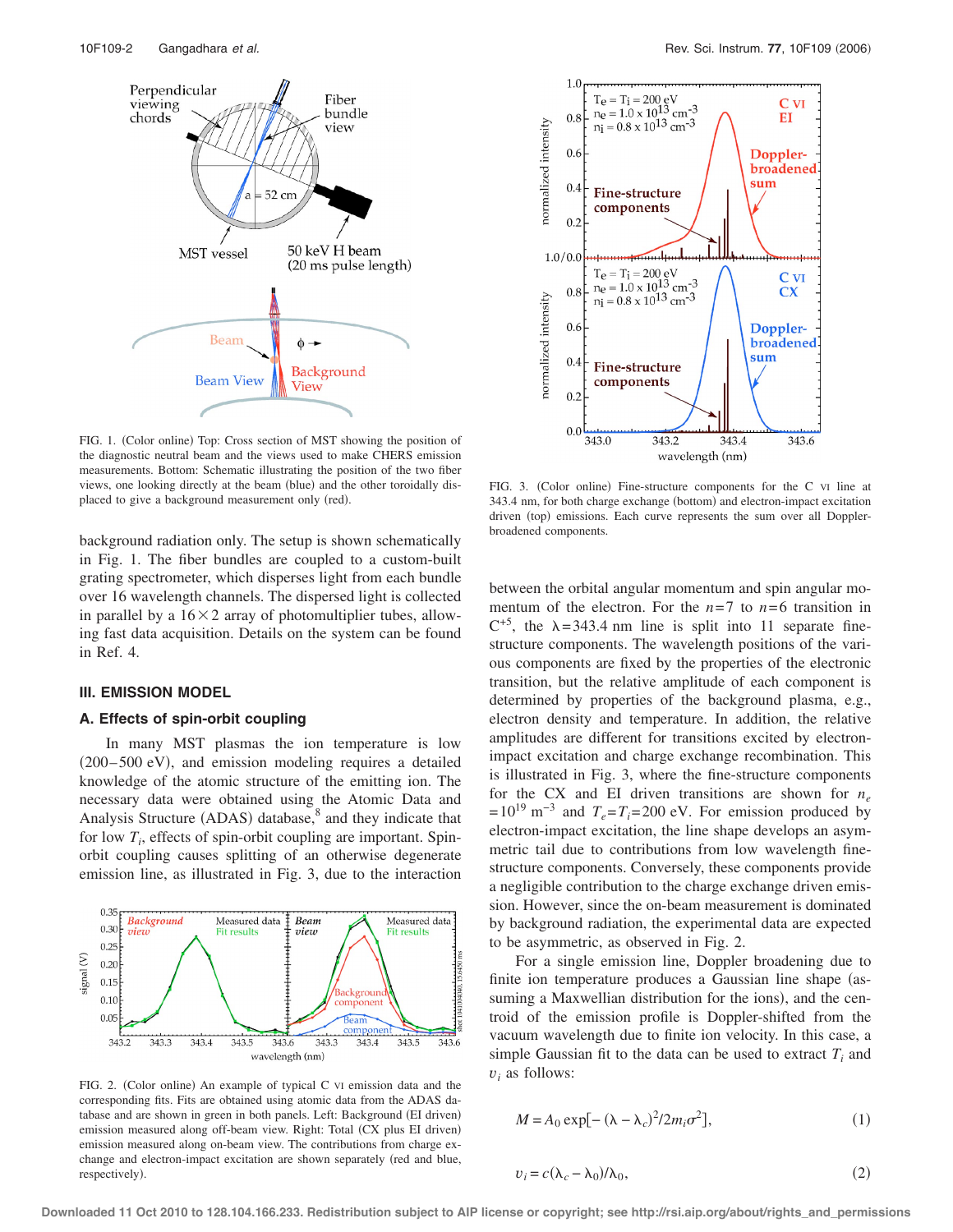10F109-3 Modeling fast CHERS measurements from the MST Rev. Sci. Instrum. **77**, 10F109 (2006)

$$
T_i = c^2 (\sigma/\lambda_0)^2. \tag{3}
$$

*M* is the simulated emission, used to model the measured data with the parameters  $A_0$  (amplitude),  $\lambda_c$  (centroid), and  $\sigma$ (width).  $\lambda_0$  is the vacuum wavelength for the emission line, *c* is the speed of light, and  $m_i$  is the mass of the emitting ion. When spin-orbit effects are included, each fine-structure component is Doppler broadened and Doppler shifted. The emission model is then more complicated, but similar in nature to Eq.  $(1)$ :

For background (EI) data:

$$
M_{\text{EI}} = A_{\text{EI}} \{ \sum_{j} R_{j,\text{EI}} \exp[-(\lambda - \Delta \lambda_j - \lambda_{c,\text{EI}})^2 / 2m_i \sigma_{\text{EI}}^2] \} + B_0 + B_1 \lambda, \tag{4}
$$

and for total emission  $(CX+EI)$  data:

$$
M_{\text{TOT}} = M_{\text{EI}} + M_{\text{CX}},
$$
  

$$
M_{\text{CX}} = A_{\text{CX}} \{\Sigma_j R_{j,\text{CX}} \exp[-(\lambda - \Delta \lambda_j - \lambda_{c,\text{CX}})^2 / 2m_i \sigma_{\text{CX}}^2]\},
$$
  
(5)

where *j* represents the fine-structure components  $(j_{\text{max}} = 11)$ .  $R_{i,EI}$  is the relative amplitude of each of the EI components (normalized such that  $\Sigma_i R_{i,EI}=1$ ) and  $R_{i,CX}$  is the relative amplitude of each of the CX components (normalized such that  $\sum_i R_i$ <sub>CX</sub>=1.  $\Delta \lambda_i$  represents the known wavelength separation between the fine-structure components, which is calculated relative to the wavelength for the largest amplitude CX component.

For modeling the background data, there are five fitting parameters:  $\lambda_{c,EI}$ , used in Eq. (2) to find the line-averaged ion velocity;  $\sigma_{EI}$ , used in Eq. (3) to find the line-averaged ion temperature;  $A_{EI}$ , which is normalized such that  $\int M_{EI} d\lambda$  $=A_{\text{EI}}$ , and thus provides a measure of the line-averaged  $C^{+5}$ brightness; and  $B_0$  and  $B_1$ , which allow for the possibility of a baseline continuum emission in the measurement window that has both an offset  $(=B_0)$  and a slope  $(=B_1)$ .

From Monte Carlo modeling it was found that for noisy signals with a significant background component, accuracy is improved by fitting the total emission data (which includes the background contribution) rather than subtracting the measured background emission from the total signal and fitting the residual  $(i.e., CX only)$  data. For a total signal level of  $N_{\text{TOT}}$  photons (typically  $\sim$ 250–500) and a backgroundto-beam emission ratio of  $R_{\text{BB}}$  (typically  $\sim$ 3–4), the fractional error goes as  $1/\sqrt{N_{\text{TOT}}}$  for the total emission and as  $\sqrt{[(2R_{\text{BB}}+1) \times (R_{\text{BB}}+1)]} / \sqrt{N_{\text{TOT}}}$  for the subtracted emission. These formulas, obtained using standard error propagation analysis and taking the signal noise to be governed by Poisson statistics, demonstrate the considerable increase in error for the subtracted signal when  $R_{\text{BB}}$  is large.

Modeling the total emission data requires three fitting parameters:  $\lambda_{c,CX}$ , used in Eq. (2) to find the local ion velocity;  $\sigma_{\rm CX}$ , used in Eq. (3) to find the local ion temperature; and  $A_{\text{CX}}$ , which is normalized such that  $\int M_{\text{CX}} d\lambda = A_{\text{CX}}$ , and thus provides a measure of the local  $C^{+6}$  brightness.  $M_{\text{EI}}$  is determined from the fit to the measured background data and is given as an input to the total emission fit.



FIG. 4. (Color online) Left: Fine-structure components for the O VI line at 343.4 nm, for electron-impact excitation driven emission. The curve represents the sum over all Doppler-broadened components. Right: Variation of the background emission line shape with the O VI to C VI brightness ratio.

#### **B. Role of oxygen in the background**

Measurements of the local and line-averaged ion velocities have been made at a number of radial positions in MST, including on-axis. Equilibrium values for the on-axis velocity—both line-averaged and local—should be zero, since the line of sight is in the radial direction at this location. However, initial results for the line-averaged velocity yielded  $v_i$ <0. This was true for many different discharges, independent of background plasma conditions.

The results suggested the presence of additional (i.e., non-C VI) emission in the data. In fact, there exists an O VI line that corresponds to the  $n=7$  to  $n=6$  transition in  $O^{+5}$ with a wavelength of  $\approx$ 343.4 nm. For typical MST conditions, the cross section for electron-impact excitation of the O VI line is approximately two orders of magnitude larger than the EI cross section for C VI. Thus, even for a small oxygen-to-carbon ratio in the plasma, the contribution of oxygen to the background emission is significant. ADAS was used to determine the fine-structure components for O VI, and the data are shown in Fig. 4. Also shown in this figure is a composite line shape profile for the background emission based on varying levels of oxygen to carbon. The presence of oxygen emission in the background signal produces two effects: a change in the shape of the low-wavelength tail and a shift of the profile centroid. The maximum shift corresponds to a velocity of  $\sim$ 10 km/s, which is comparable to expected values for  $v_i$ . It is therefore necessary to include O VI in the background emission model, which is done by modifying Eq.  $(4)$  to include the O VI fine-structure components as follows:

$$
M_{\text{EI,CVI+OVI}} = A_{\text{EI}} \sum_{j} R_{j,\text{EI}}
$$
  
\n
$$
\times \exp[-(\lambda - \Delta \lambda_j - \lambda_{c,\text{EI}})^2 / 2m_{\text{C}} \sigma_{\text{EI}}^2]
$$
  
\n
$$
+ \sum_{k} R_{k,\text{EI}} \exp[-(\lambda - \Delta \lambda_k - \lambda_{c,\text{EI}})^2 / 2m_{\text{O}} \sigma_{\text{EI}}^2] + B_0 + B_1 \lambda,
$$
 (6)

where *j* represents the fine-structure components for C VI  $(mass=m<sub>C</sub>,$  wavelengths= $\Delta\lambda_i$  and *k* represents the finestructure components for O  $VI$  (mass= $m<sub>O</sub>$ , wavelengths  $=\Delta\lambda_k$ ,  $k_{\text{max}}$  = 15).  $T_i$  and  $v_i$  are assumed to be equal for carbon and oxygen, which is valid since the ion-ion collision time between  $C^{+5}$  and  $O^{+5}$  is short compared to the measurement time scale. A renormalization is also performed so that  $\sum_{i} R_{i,EI} + \sum_{k} R_{k,EI} = 1$ . Equation (6) contains the same number